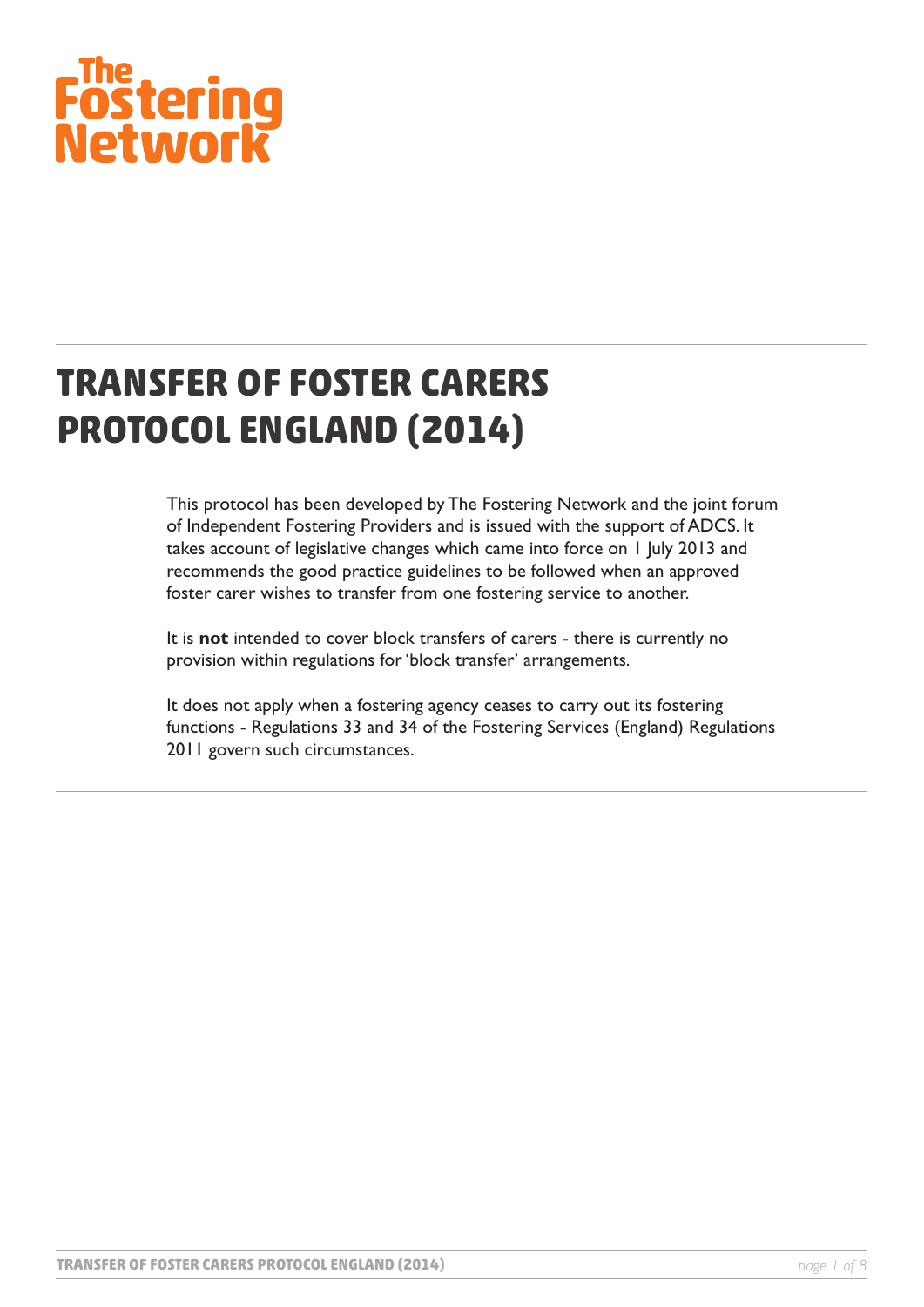# **1) Principles**

**1.1** The protocol recognises the principles of child care legislation and seeks to ensure that safeguarding the welfare of children is at the core of fostering policy and practice. It recognises that the welfare of any child in placement is paramount.

1.2 Consideration will be given to the views of the child, and where applicable the views of parent(s) and other relevant parties.

**1.3** It must be ensured that children in placement are guarded against unplanned moves and/or moves which are not in their best interests.

**1.4** Foster carers have the right to freedom of movement between fostering services.

**1.5** All fostering services should be committed to the active recruitment of people new to fostering.

**1.6** Fostering Services and Independent Fostering Agencies will comply with all relevant legislation, regulation, standards and statutory guidance.

#### **2) Aims of this protocol**

**2.1** To promote high standards of practice within and between agencies.

**2.2** To ensure continuity of care for children in placement during any transfer of foster carers between fostering services.

**2.3** To ensure consideration of the child's care plan throughout the transfer process.

**2.4** To minimise the length of time taken in the transfer process.

**2.5** To provide a framework for the negotiation of the financial implications of the transfer between fostering services.

**2.6** To ensure that where permanence is the plan for a child there is no undue pressure on foster carers to transfer to another fostering service provider.

#### **3) Recruitment of existing foster carers**

**3.1** Fostering services should not approach individual foster carers with a view to recruiting them without the knowledge of their current fostering service. Nor should a fostering service begin an assessment on foster carers who have approached them with a view to transferring from another service without the knowledge of that service.

**3.2** It is recognised that there will be circumstances when it is appropriate for foster carers to have initial discussions with a new fostering service before agreeing to begin an assessment and before the foster carer informs their current fostering service.

**3.3** All parties, Local authorities, foster carers and independent fostering agencies have a shared responsibility to implement the child's care plan. Before foster carers are approached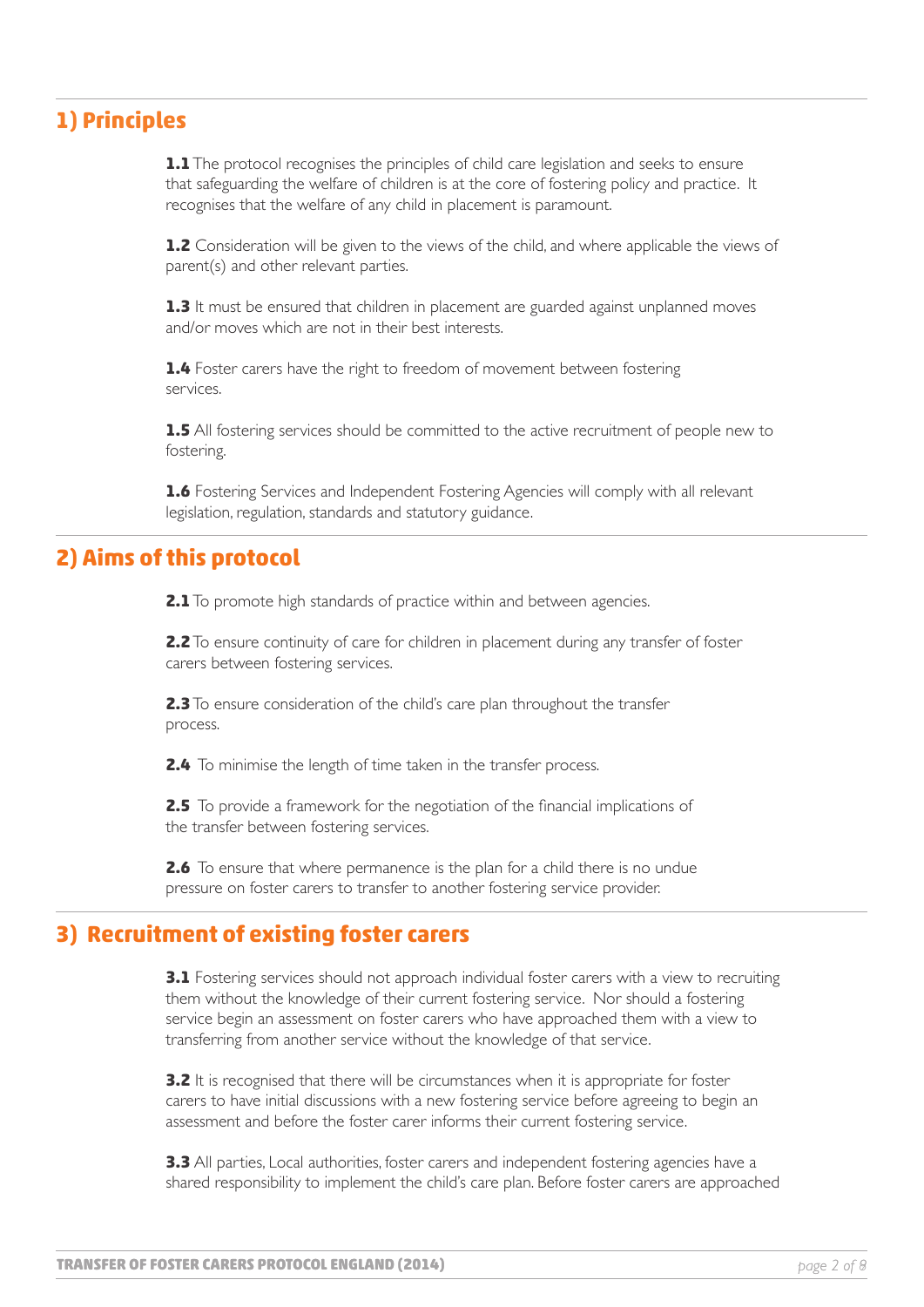to explore the possibility of their application for a legal order in respect of a child which would mean that they no longer fostered that child (eg Residence, Special Guardianship and Adoption) the current fostering service must be informed and if such an application is to be discussed at a review of a child's care plan, the fostering service should be invited to attend the meeting.

**3.4** Foster carers should not be required to change fostering service in order to secure agreement to a plan for a child e.g. long term foster care.

#### **4) Procedure where there is no child in placement**

**4.1** The foster carer should inform their current fostering service in writing that they are considering a move to another fostering service. It is recognised that there will be circumstances when it is appropriate for foster carers to have initial discussions with a new fostering service before the foster carer informs their current fostering service.

**4.2** The recruiting fostering service may begin an assessment once notification has been received by the current service.

**4.3** Once the assessment has been completed and the recruiting service informs the foster carer that they intend to seek their approval as a foster carer through the panel and decision maker, the foster carer should give written notice of resignation to their current service.

**4.4** A foster carer cannot be approved by more than one fostering service at the same time, and so they must not be approved by the fostering service to which they are transferring before the date that their previous approval ends. The fostering regulations state that an approval will be terminated 28 days from a written notice of resignation being received from a foster carer (The Fostering Services (England) Regulations 2011, Reg 28 (13))Once submitted written notice of resignation automatically takes effect after 28 days.

**4.5** To ensure that the date the resignation is received by the current service, and thus the date of termination of the current registration, is known by all parties, it is recommended that the foster carer submits their resignation to their current service, either by hand or by a recorded signed for postal service.

**4.6** The recruiting service must ensure that they do not approve the foster carer before the date upon which the resignation takes effect. The termination of the foster carer's approval takes place automatically 28 days following the receipt of the written notice of resignation and requires no action by the current agency, or their panel, to take effect. It is recommended good practice for the current service to conduct an exit interview, where appropriate, and for the information from this to be presented to the service's panel for information and monitoring purposes.

#### **5) Procedure where a child is in placement**

**5.1** Where there is a child (or children) in placement, foster carers must give written notice of their intention to consider moving to another agency both to the current service and to the placing authority/authorities.

**5.2** Upon receipt of the written notice, the placing authority must inform the child's IRO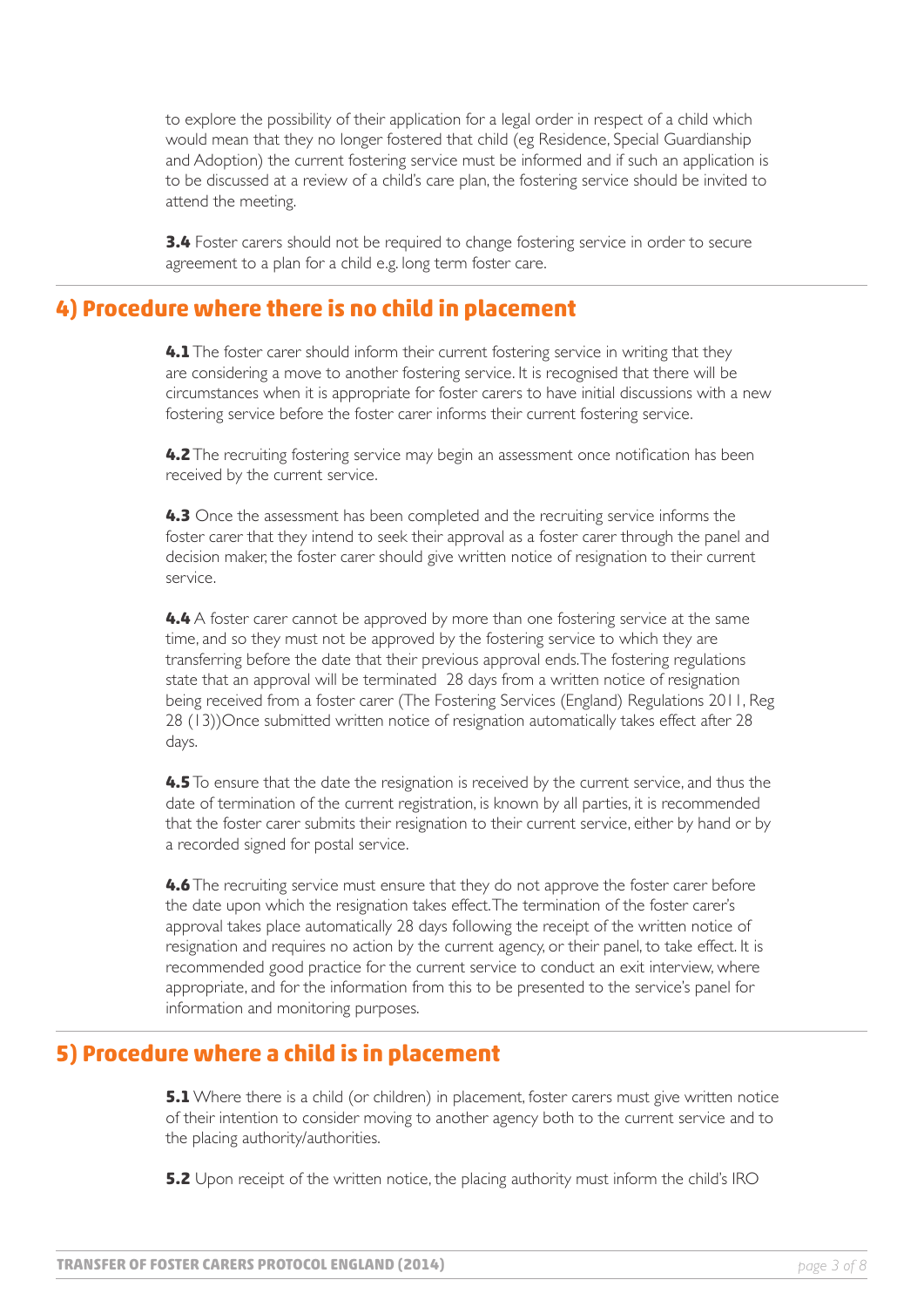of the intended change in placement provision [4.7 Volume 2, Care Planning, Placement and Case Review Statutory Guidance (2010)] and shall, within 28-days, convene a meeting of:

- The placing authority/authorities this may include commissioning/contracting officers as well as the children's social workers •
- The current service. •
- The recruiting service •
- The foster carer/s. •

**5.3** Where there is more than one placing authority, agreement should be reached on which authority will take responsibility for convening the meeting. Generally, the authority that has had children placed for the longest period with the foster carer will be considered the 'lead' authority. By agreement with the placing authorities, and when it is more convenient, the recruiting service may organise the meeting.

**5.4** The meeting will consider the following:

- Any decisions made during the child's latest Case Review, particularly in respect of whether it is in their best interests to continue in their current placement and how their care plan will continue to be followed. (It should be noted that Regulation 14 of the Care Planning, Placement and Case Review (England) Regulations 2010 requires that the responsible authority cannot terminate the current placement unless this has been considered by a case review). •
- How the move of the foster carer to another service may affect each child in placement, including the potential loss of or changes in the relationships, activities and support services that a child has developed and/or established whilst in placement with the current agency.
- The particular support needs of the child and the foster carer and how they will be provided by the new service. •
- The circumstances in which the recruiting service may use any other placement vacancy once the transfer has been completed. •
- The arrangements for approval by the recruiting service and termination of the foster carer's approval by the current service. The arrangements should be co-ordinated to ensure continuity of approval, and that transfer is made on a mutually agreed date. •
- Parallel arrangements for timing a transfer of responsibility for the payment of fees and allowances to the foster carer. •
- The views of the child, parent and any other interested parties. (These views should be sought and represented by the placing authority). •
- Where it is determined at a case review that the placement is not to continue, the arrangements to move the child/children to an alternative placement, including a timeframe for such a move will be clearly identified. The move should be completed within a timescale which is driven by the child's needs and care plan, but it is expected that this would normally be completed within three months unless there are exceptional circumstances which mean that this cannot be achieved. In these circumstances all parties should agree a revised timetable. •
- A timetable for the approval of the foster carer by the recruiting service. The expectations are that assessment and training will take place and that they will be completed within two to four months of the meeting taking place. There will be occasions when this timescale cannot reasonably be adhered to. In such cases, all •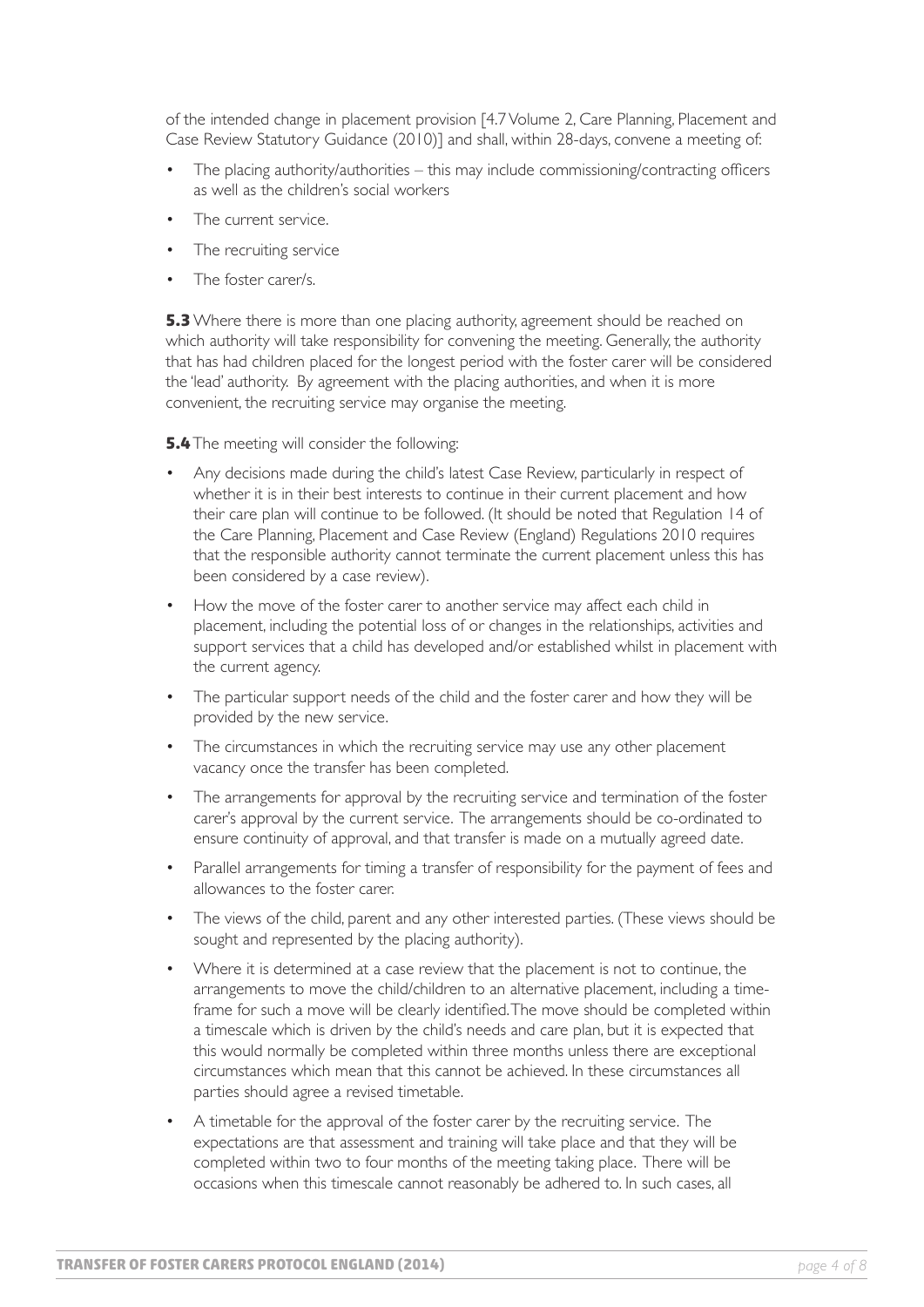parties will be kept informed about developments and the anticipated time to completion.

**5.5** The fostering panel should make its recommendation on the suitability of a prospective foster carer within eight months of receipt of their application. NMS 14.4 (England).

**5.6** Once the fostering panel of the recruiting fostering service has made its recommendation and the service indicates that it is ready to approve the foster carer, the foster carer should submit their resignation to the current fostering service, as set out in paragraph 4.5 above. The decision maker of the recruiting service may state that they will approve the person as a foster carer on a specific date in the future, which could be planned to coincide with the termination of their existing approval at the expiry of the 28 days notice period. It should be made clear that in the meantime the foster carer is not approved by the new provider. Alternatively, the decision maker may delay their decision until the date of the termination of their existing approval. This may not conform to the detail of the Fostering Services NMS 14.9 regarding timescales but still achieve the desired outcome that 'the fostering panel and decision maker make timely, quality and appropriate recommendations/decisions in line with the overriding objective to promote the welfare of child/ren in foster care'.

#### **6) Sharing of information**

**6.1** A foster carer's assessment report is the property of the service which produced it. However, foster carers have the right to almost all the information that is in the report under the provisions of the Data Protection Act 1998(DPA)(see revised Statutory Guidance Volume 4 Fostering Services on the assessment and approval of foster carers July 2013 and the Fostering Network's guidance on confidentiality of information for further details).

It is imperative to ensure that foster carers and, where relevant, members of their household fully understand the implications of sharing information pertaining to them, that is why their information is to be shared, what information will be shared, who will see/have access to their information and the purpose to which the information will be put.

**6.2** Provided that the explicit and informed consent of all parties involved has been given, the sharing of information held in existing records about a foster carer or adopter for the purposes of informing a new assessment of a person's suitability to foster or adopt is permitted. It is recommended that the applicant's (and where relevant, members of their household) consent is given in writing and passed to the service which holds the record at the same time as the request to view the record is made.

**6.3** If consent is refused, the current fostering service should consider whether there is any information in the records that is a cause for concern and any such information should be shared, even if consent has been refused.

If there are no concerns and the individual has refused consent information should not be shared.

**6.4** Under Regulation 26 (1A)(b) where a person has been a foster carer within the preceding twelve months approved by another fostering service provider the recruiting fostering service must request a written reference from that other fostering service provider. Regulation 26 (1A)(e) states that the recruiting fostering service may, with consent, request access to the relevant case records of a previous fostering service and that the fostering service provider is required to share information as identified in Regulation 32(6)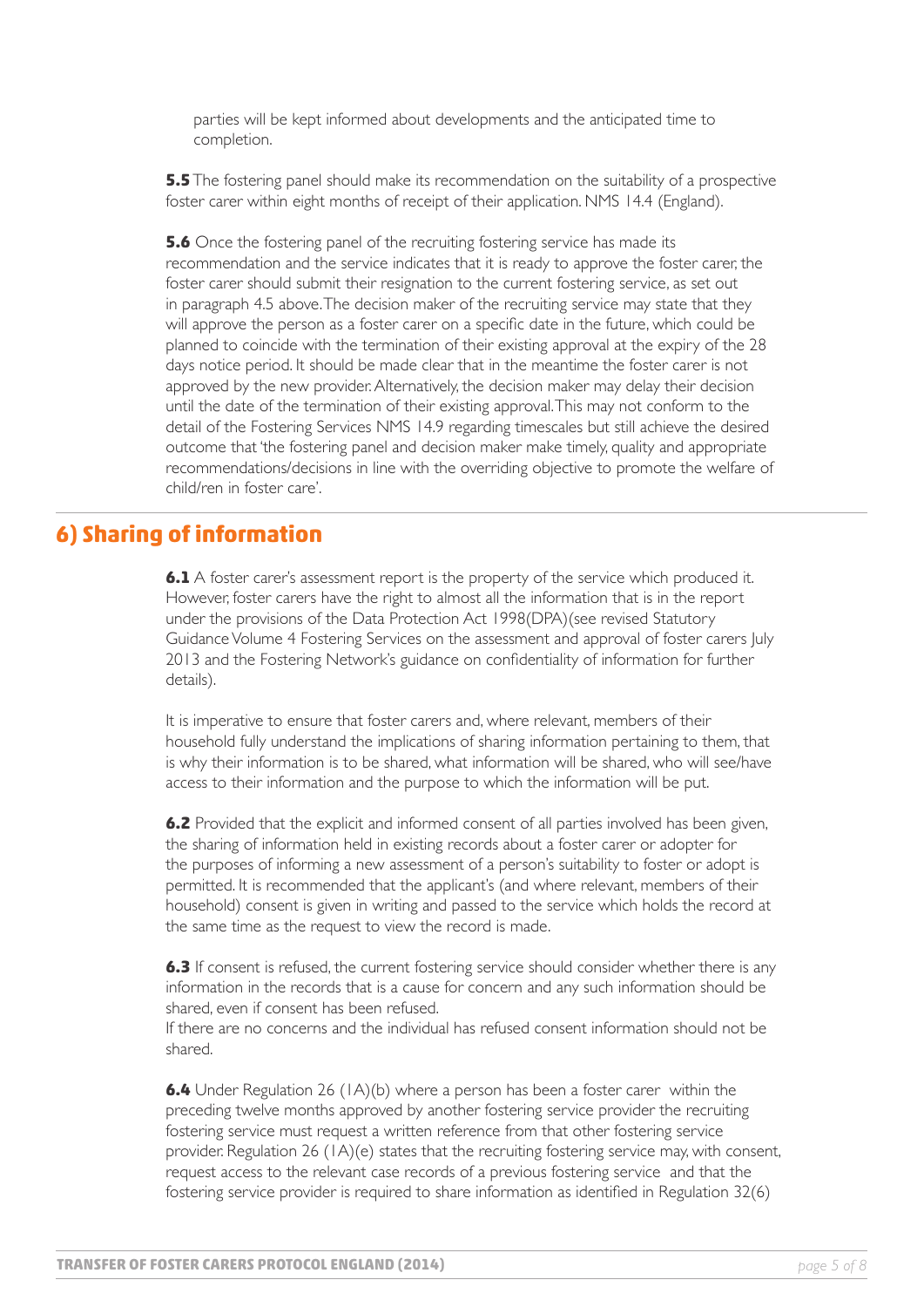within 15 working days of request. We would recommend that this should wherever practicable include an offer for the recruiting agency to view the files of the current agency and the opportunity to have a conversation with the current supervising social worker

**6.5** In the interest of safeguarding the welfare of children in placement the current service should prepare a comprehensive, accurate reference and arrange access to the relevant case records in respect of the foster carer See 6.4 above re: viewing files. The recruiting service should undertake a comprehensive re-assessment.

**6.6** The recruiting service must request a reference from the current service (see 6.4) on receipt of that request, the current service will provide the recruiting service with a comprehensive written reference as soon as possible (Stage 1 of the Assessment and Approval of foster carers Statutory Guidance).

Unless there are reasons relating to the safeguarding of children that would prevent this, the current service should also provide the foster carer(s) with a copy.

**6.7** The reference should include the following information about the fostering household:

- length of registration •
- current terms of approval (if any) and date this was agreed •
- variations in approval in the last five years •
- age, sex and length of stay of all foster children during the last five years •
- extent to which the foster carers were able to achieve placement objectives •
- strengths and skills of the foster carers •
- recent training courses attended by the foster carer/s and skills gained post-approval •
- date and outcome of any investigation of allegations or concerns, other than unsubstantiated, unfounded or malicious allegations (which paragraph 3.79 of the fostering services Statutory Guidance directs should not be referred to in references) •
- details of any current allegations or concerns •
- the outcomes of the latest annual review •
- any other information considered to be relevant to the assessment of the person's suitability to foster. •

**6.8** As stated in 6.4 the recruiting fostering service has the power to request access to records held by the current fostering service and the current fostering service must provide access within 15 working days of a request being received.

The information to be shared should include:

- the report of the original assessment of the person's suitability to foster •
- a copy of the report of the last review of the individual's continuing suitability to foster •
- any other review report considered useful to understanding the individual's current suitability to foster •
- details of any concerns about standards of practice and any remedial action to be undertaken and/or completed to address them •
- details of any allegations made against the foster carer or their household members (see guidance paragraph 3.78 and 3.79 Children Act Volume 4: Fostering Services) and •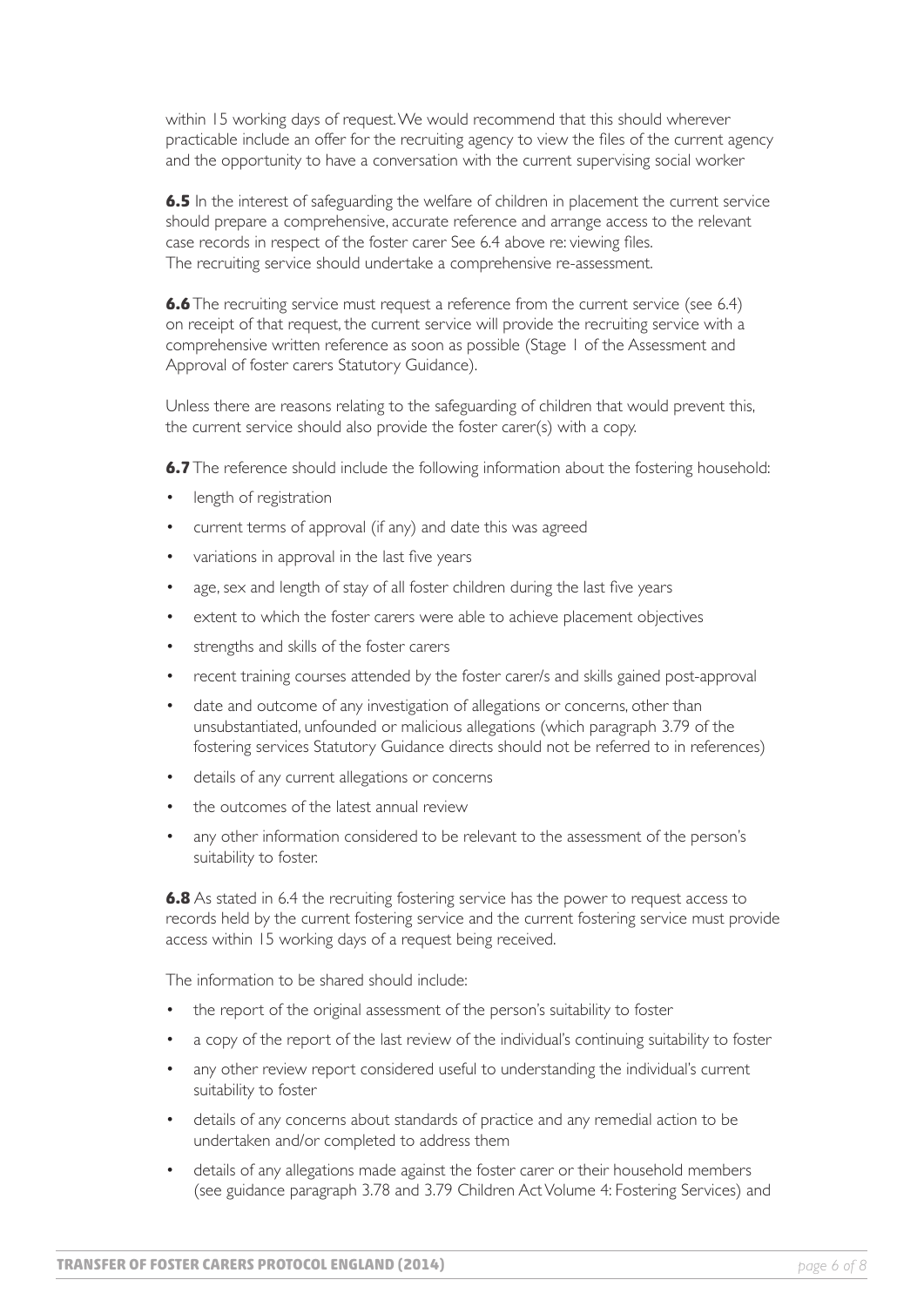any other information considered to be relevant to the assessment of the person's suitability to foster. •

The new provider can take account of information obtained by the existing provider so long as they are satisfied with its quality and continuing relevance. (Fostering Statutory Guidance paragraph 5.30 Volume 4).

This may, for instance, save having to interview again a previous employer or ex-partner who was interviewed in the past to verify facts and where no further information is required.

**6.9** It is recommended as good practice that the current agency provide a copy of a foster carer's assessment report to the recruiting service and for the foster carer to have a copy of their assessment report minus any confidential information from third parties.

**6.10** The current service should keep the recruiting service updated, in writing, of any significant developments between the issue of the reference and the foster carer's approval by the recruiting service.

**6.11** An assessment by the recruiting service should be postponed if the foster carer is subject to a current investigation of allegations, or if there is an investigation relating to significant concerns about their practice, until the outcome of the process is known.

## **7) Training, Support and Development Standards**

**7.1** Foster carers should evidence meeting the Training, Support and Development Standards for foster care within the timescales set out in NMS 20.3. The workbook and portfolio of evidence belong to the foster carer and they must be allowed to retain them when transferring services. Most foster carers transferring services should have met the Standards and will be able to provide the new service with their certificate of completion. As part of their induction to the new service, they will be required to become familiar with the new policies and procedures of the service, even if they have previously evidenced meeting the Standards.

#### **8) Payments involving transfers between independent fostering services**

8.1 In the case of a transfer of a foster carer from one independent fostering provider to another, the charge to the local authority for continuing placements will not be any higher than the charges levied by the original service. However, such charges will be subject to the recruiting service's agreed annual, inflation-linked review. The recruiting service should provide a service at an equivalent level to the previous service.

**8.2** Should the responsible authority request the provision of additional services, appropriate additional charges may be negotiated and agreed.

## **9) Payments involving transfers between local authority and independent fostering services**

**9.1** Where a foster carer transfers from a local authority fostering service to an independent fostering provider (or vice versa) and it is in the best interests of the child for